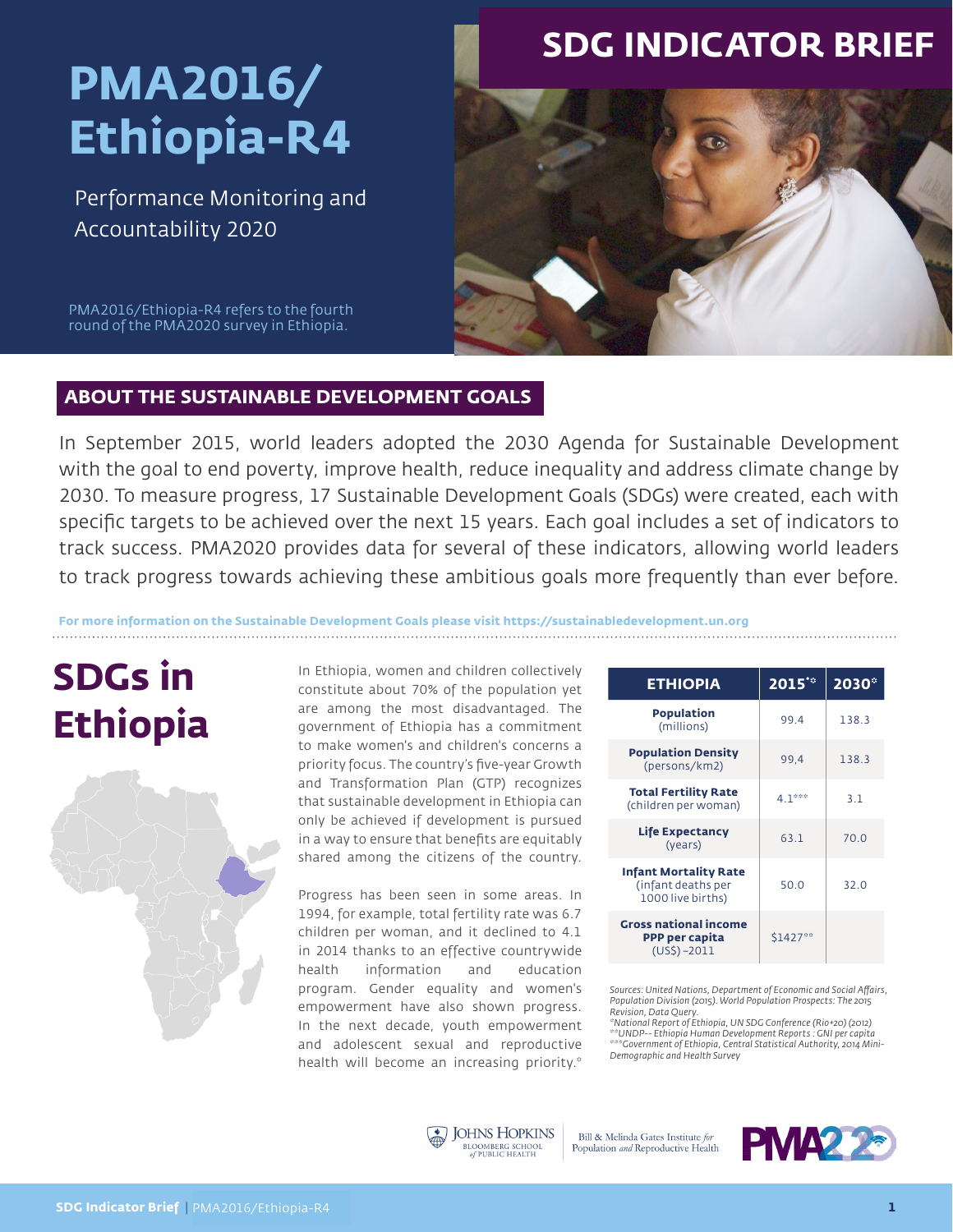

#### **End Poverty**

44.6% of the population live in the poorest households (lowest 40%). **21.9% of children age 0 to 14 grow up in these households.** 

**Presently 85% of persons over 60 years of age live in the poorest households.** 

The population pyramid reflects the recent declines in the feritility rate.

#### **Access to basic services**

**varies by wealth.** 97.7% of the wealthiest households have access to improved water sources compared to 37.9% of the poorest households. 14.1% of the wealthiest households have access to improved sanitation facilities compared to 0.5% of the poorest. **While nearly all wealthy households have access to electricity (96.2%), less than 1.0% of the poorest 20% do.**

#### **Overall, 23% of all households are headed by females.** Among the poorest fifth of households 16.6% have female heads and among the wealthiest households, 29.1% are female headed.

### GOAL 1 **Indicators on wealth and equity**

**More than 40% of Ethiopia's population is under age 15.** 



**Regardless of wealth status, there is a significant gap in access to improved sanitation facilities.** 



### **Percentage of female heads of household by wealth quintile:**

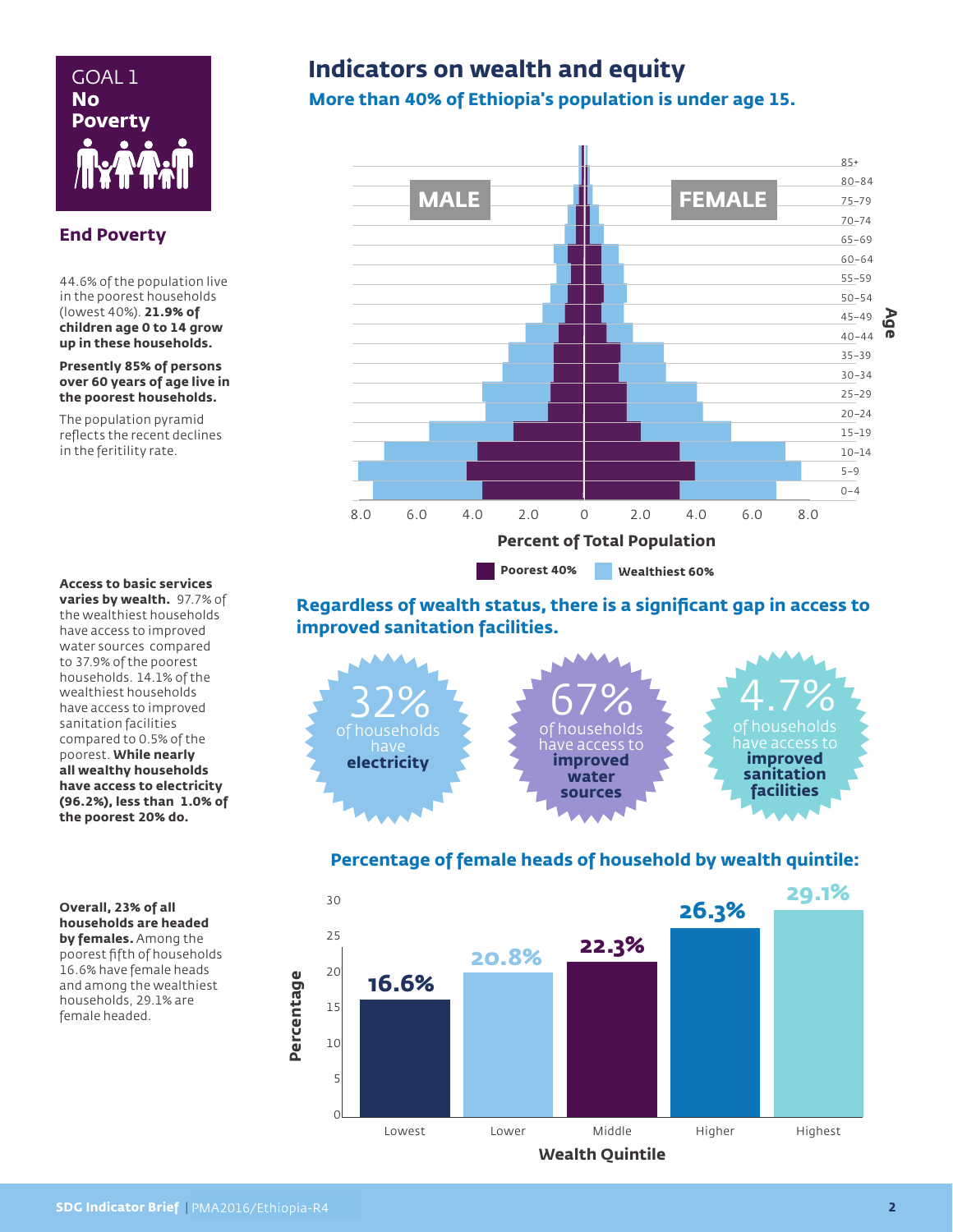### GOAL 3 **Good Health & Well-Being**



#### **Ensure healthy lives and promote well-being for all at all ages**

Target 3.7 calls for universal access to sexual and reproductive health services, including family planning.

**26.5% of all women age 15- 49 use a modern method of contraception.** Sixty percent have their demand for family planning satisfied by a modern method of contraception. **Unmet need is greater in the poorest households (24.1%) compared to the wealthiest (6.7%).**

Ethiopia must continue to make strides in assuring equity in demand satisfied by modern contraception. Also, meeting unmet need for all remains an important goal for sustainable human development.

### **Family Planning Indicators**

**16% percent of women age 15-49 in Ethiopia have an unmet need for family planning.**



### **School Attendance**

**More than a quarter (27.4%) of the poorest women in Ethiopia have never attended school, compared to only 2.8% of the wealthiest women.**



**Quality Education**

GOAL 4

#### **Ensure inclusive and equitable quality education and promote life-long learning opportunities for all**

More than half of women age 18-24 in Ethiopia (54.5%) have attended primary school. Only 12.9% of women in the poorest 20% have attended or are attending secondary school. **14.6% of women from the wealthiest 20% attend university or a vocational program compared to 0.5% from the poorest 20%.**

Increasing opportunities for education amongst the rural poor is critical to reducing inequity and eliminating poverty in Ethiopia.